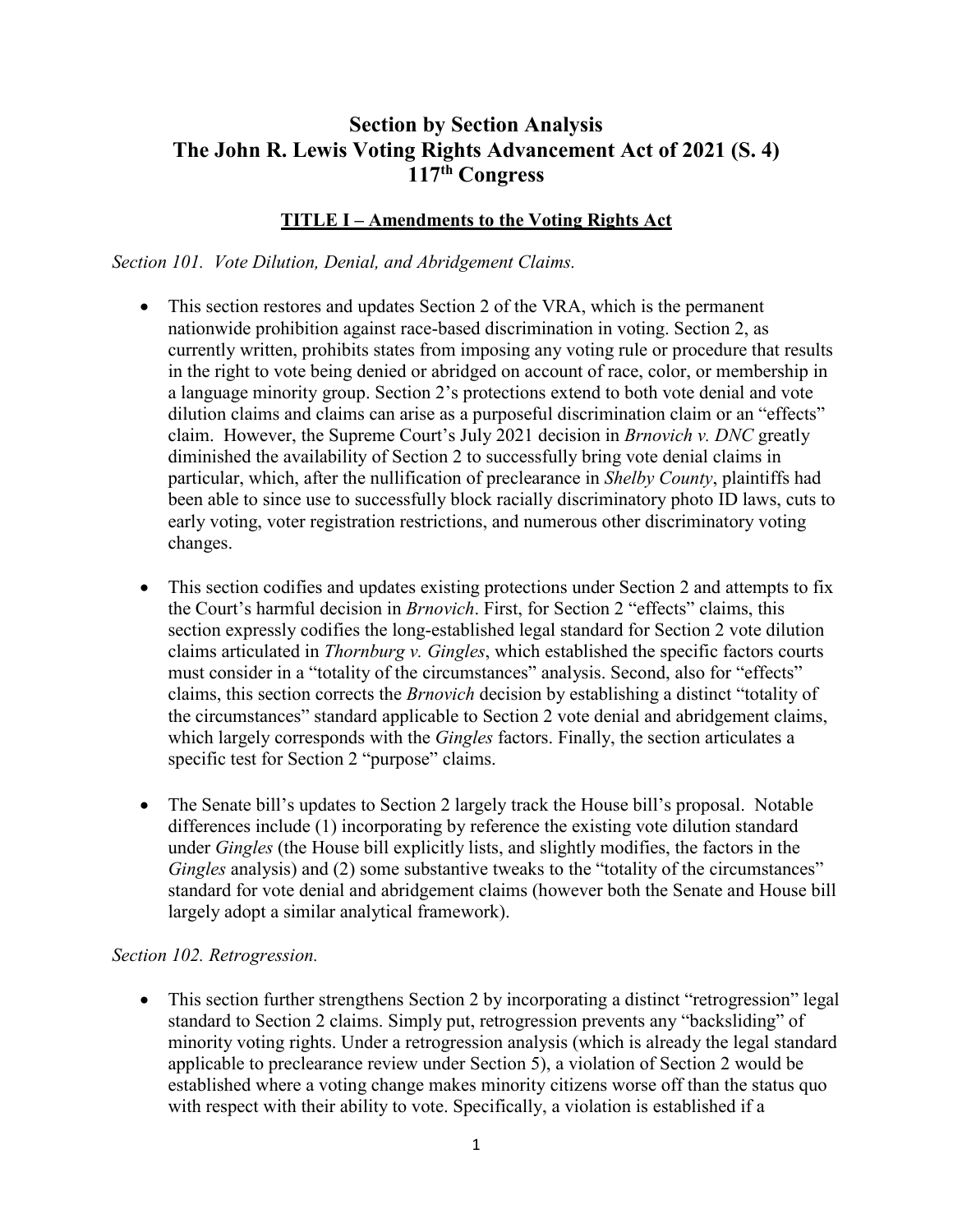challenged voting rule "has the purpose or will have the effect of diminishing the ability" of any citizen to vote on account of race, color, or language minority status.

• This section applies retroactively to any voting law or rule changes that takes place on or after January 1, 2021.

### *Section 103. Violations Triggering Authority of Court to Retain Jurisdiction.*

- This section expands the judicial "bail in" remedy under Section 3 of the VRA by permitting courts to bail jurisdictions into federal preclearance where a court has determined that a jurisdiction has violated the VRA or any other federal prohibitions against race-based voting discrimination. Currently, courts are only permitted to bail a jurisdiction into preclearance where a violation of the Fourteenth or Fifteenth Amendment has been established.
- "Bail in" allows courts to retain jurisdiction to oversee voting changes in areas of the country not subject to preclearance under one of the geographic coverage formulas, but where the court has found violations of federal voting rights laws justify application of preclearance to the jurisdiction.

### *Section 104. Criteria for Coverage of States and Political Subdivisions.*

- This section establishes a new geographic preclearance coverage formula under Section 4 of the VRA in response to the Supreme Court's directive in *Shelby County* for Congress to adopt a coverage formula that responds to current conditions of discrimination. Under the new coverage formula, a State (and all political subdivisions within the State) will be covered under the formula if, during the 25 previous calendar years (1) 15 or more voting rights violations occurred in the State; *or* (2) ten or more voting rights violations occurred in the State and at least one of the ten violations was committed by the State itself. Additionally, a political subdivision within a State would be individually covered under the new formula if three or more voting rights violations occur within the political subdivision within the previous 25 years.
- In order to ensure the preclearance remedy is narrowly tailored and responds to current conditions of voting discrimination, a State or political subdivision automatically drops out of preclearance coverage if it has a clean voting rights record for ten years (i.e. no voting rights violations within the jurisdiction for ten years).
- As compared to H.R. 4, the Senate bill's geographic coverage formula:
	- o Does not contain a coverage formula that triggers preclearance where three or more violations occurred in the State during the previous 25 years in States where the State itself administers elections.
	- o Excludes judicial grants of preliminary or temporary relief in voting rights cases from counting as a "voting rights violation," for purposes of triggering geographic coverage.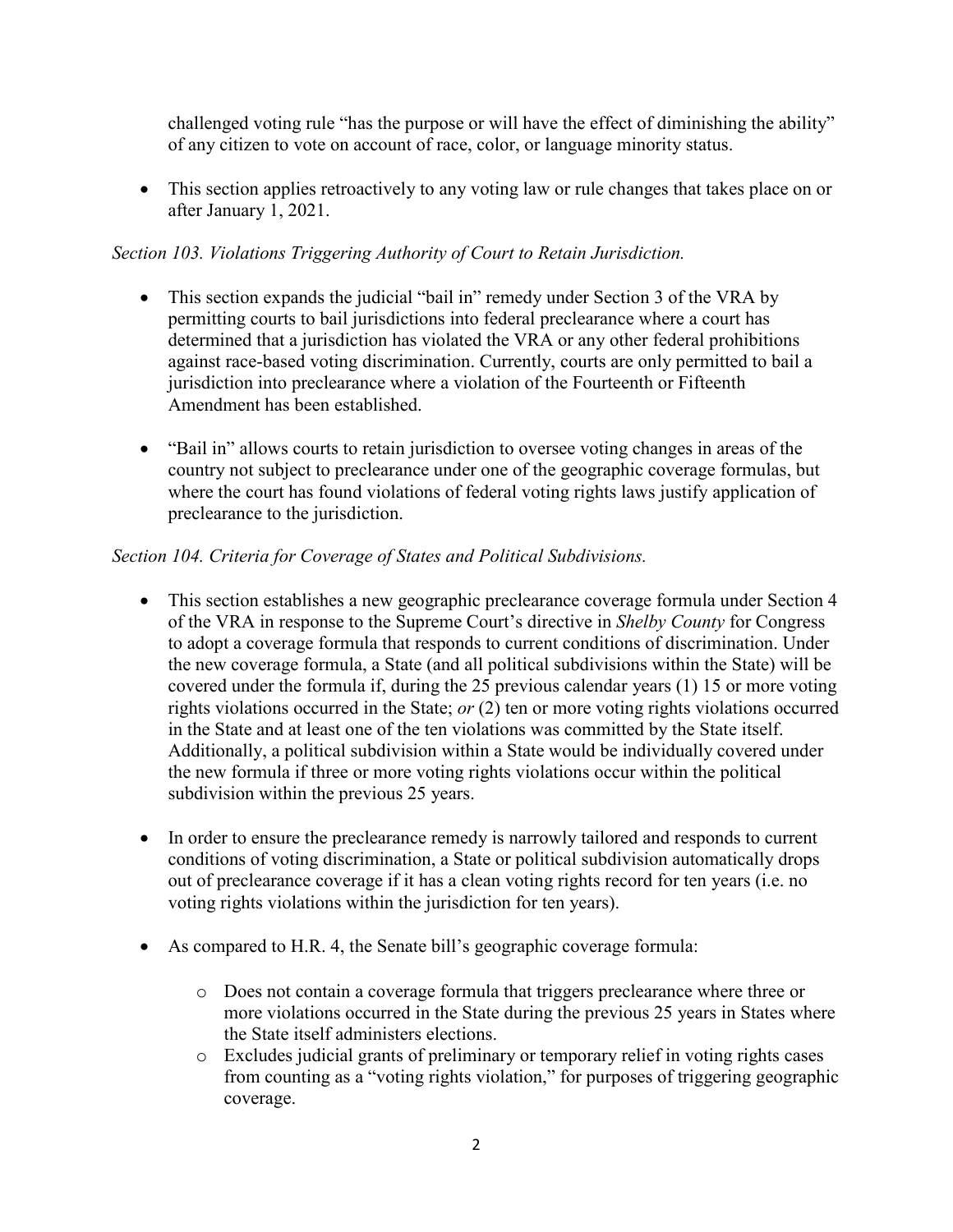- o Requires consent decrees, settlements, or other agreements pertaining to the resolution of federal voting rights litigation to contain an admission of liability in order to count as a "voting rights violation," for purposes of triggering geographic coverage.
- o Establishes a new provision for expedited preclearance review by the Attorney General for voting changes made within 30 days of an election under exigent circumstances (e.g. natural disasters).
- As compared to H.R. 4, the Senate bill establishes distinct "bail out" procedures:
	- The Voting Rights Act permits jurisdictions subject to preclearance under the geographic coverage formula, but which have had a clean voting rights record for 10 straight years, to file a declaratory judgment action in the D.C. federal district court to request "bail out" of preclearance coverage.
	- o Both the House and Senate bill strengthen the bail out procedure, but do so in distinct ways. While the House bill puts the onus on the Justice Department to proactively identify jurisdictions that would be eligible to immediately "bail out" of preclearance review, the Senate bill takes a different approach to make it easier for jurisdictions to bail out under the existing statutory procedures, thus minimizing the role of the Justice Department in making bail out determinations and improving administrability.
	- o To ensure the coverage formula is narrowly tailored, the updated bail out provisions permit jurisdictions to bail out of coverage in three distinct ways: (1) a State or political subdivision can bail out of coverage if it has a clean record (i.e. no voting rights violations) for the ten years immediately preceding the request for bailout; (2) a political subdivision that had already bailed out of preclearance prior to enactment of the VRAA would be grandfathered so that the jurisdiction would not be subject to preclearance under one of the new statewide geographic triggers (unless the political subdivision became independently covered); (3) a political subdivision that becomes covered due to one of the new statewide geographic triggers can immediately move to bail out of coverage if they have had a clean record during the previous ten years.
	- o Finally, the updated VRAA permits jurisdictions to request that the Attorney General consent to a motion for a declaratory judgment to bail out, further simplifying the process.

### *Section 105. Determination of States and Political Subdivisions Subject to Preclearance for Covered Practices.*

• This section establishes a new type of preclearance coverage formula under Section 4 of the VRA. This new "practice-based" preclearance formula requires jurisdictions with growing minority populations (identified through certain demographic triggers) to obtain preclearance for a defined set of voting changes that are most likely to have historically been employed to discriminate against minority communities. These practices include: (i) changes to methods of elections; (ii) annexations and de-annexations; (iii) changes to jurisdictions boundaries made through redistricting; (iv) voter identification and proof of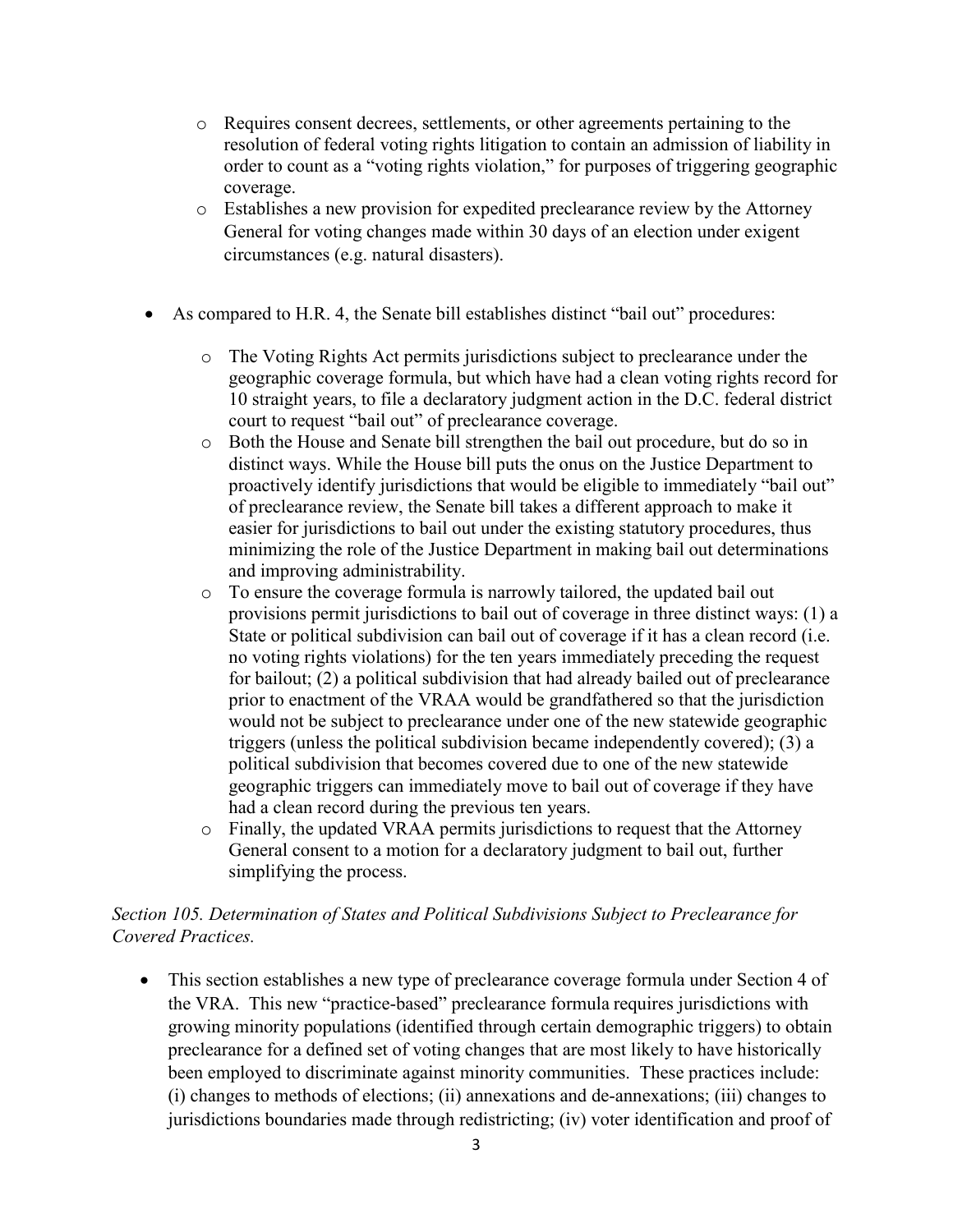citizenship requirements; (v) reductions to multilingual voting materials; (vi) polling places closures and consolidations; and (vii) new voter list maintenance processes.

- Each of these covered practices would be subject to preclearance only in jurisdictions that have experienced a rapid growth in their minority population, further cabining the reach of preclearance coverage to parts of the country where violations are most likely to occur. For example, to trigger preclearance for a change to the method of elections, the change must take place where (1) two or more racial groups or language minority groups each represent 20% of the voting-age population in a State or subdivision; or (2) a single language minority group represents 20% or more of the voting-age population on Indian lands located in subdivision. These population-based triggers were developed based on empirical data demonstrating a strong relationship between the racial composition of a state or county and the likelihood that the jurisdiction will engage in a violation.
- The Senate version of this section is substantially similar to the House version. However, unlike H.R. 4, the Senate bill does not require preclearance under this section of any voter ID requirement that does not permit an affidavit in lieu of an ID.

### *Section 106. Promoting Transparency to Enforce the Voting Rights Act.*

- This section imposes new notice and disclosure requirements on states for three types of voting related issues: (1) changes to voting rules or procedures that are adopted within 180 days of an election for federal office; (2) polling place resources (*e.g.* information concerning precincts or polling locations, the voting age population and number of registered voters served by the precinct or polling location, the number of voting machines, and the number poll workers); and (3) redistricting, reapportionment, and other changes in voting districts involving federal, state, and local elections.
- Makes compliance with these transparency and disclosure provisions voluntary for smaller jurisdictions.
- The Department of Justice can initiate enforcement actions against states that fail to comply with these transparency requirements.

### *Section 107. Authority to Assign Observers.*

• Section 8 of the VRA currently allows the Attorney General to certify the need for federal election observers in jurisdictions covered by the VRA's coverage formula where the Attorney General has received "meritorious complaints" from residents, local officials, or organizations that voting violations are likely to occur, or where the Attorney General determines that assignment of observers is "otherwise necessary" to enforce the Fourteenth or Fifteenth Amendment. This section would expand the set of circumstances where the Attorney General may seek to assign federal observers, including in instances where necessary to enforce the protections of the Voting Rights Act (i.e. not just the Fourteenth and Fifteenth Amendments) and circumstances where the Attorney General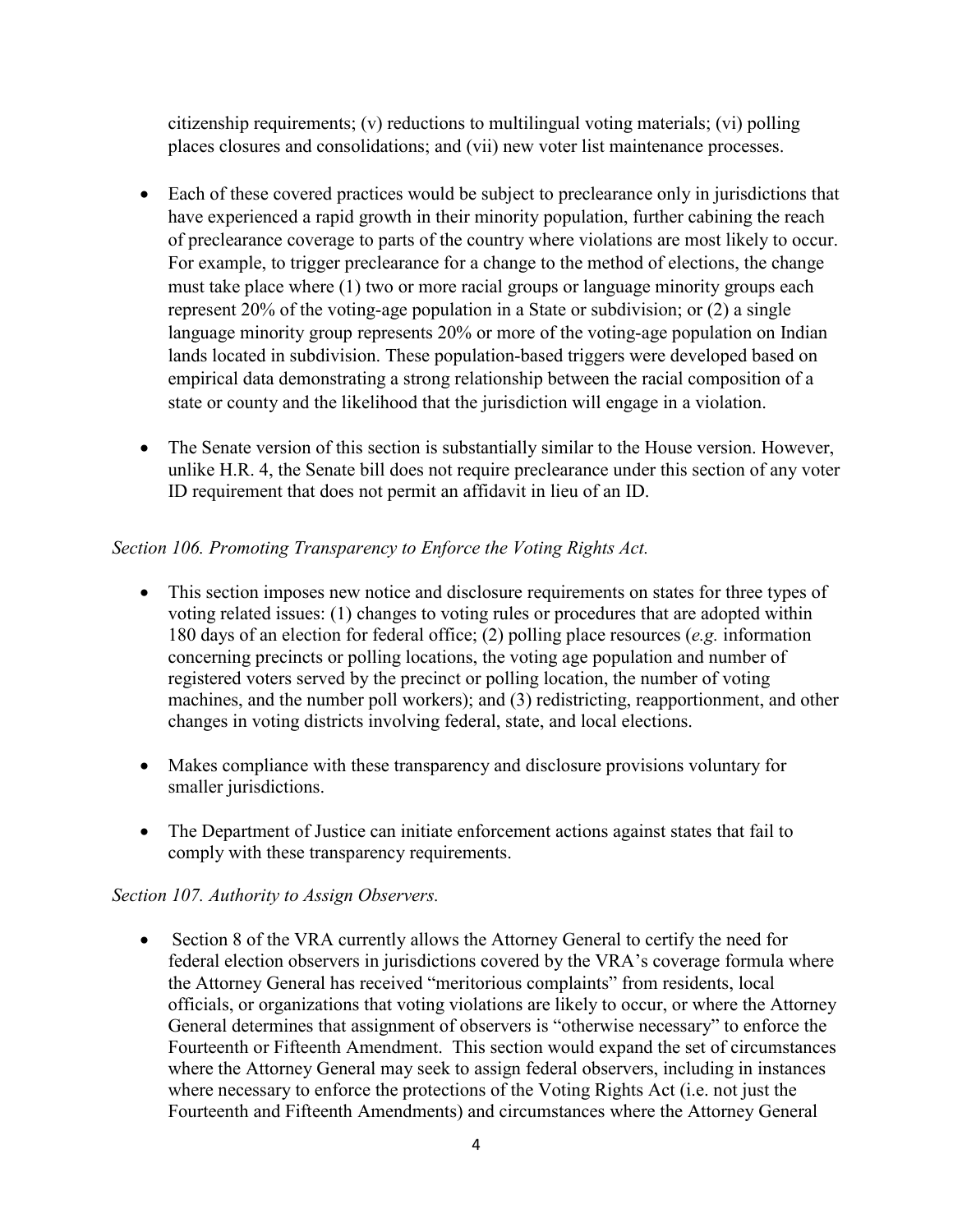receives meritorious complaints from members of the public or local officials that federal observers are necessary to enforce federal language minority protections or the Attorney General comes to an independent determination that observers are needed to enforce such protections.

### *Section 108. Clarification of Authority to Seek Relief.*

- This section directly responds to Justice Gorsuch's concurrence in *Brnovich*, which averred that there may not be a private right of action available to enforce Section 2 of the Voting Rights Act. This assertion is plainly incorrect, since a private right of action to enforce the VRA's protections has been recognized and used for decades. The leading case, *Morse v. Republican Party*, generally established the availability of private rights of action to enforce the VRA, and a private right of action has been generally presumed and recognized by every federal Circuit until the *Brnovich* concurrence offered an enormous shot across the bow.
- This section makes explicit that a private right of action exists under the VRA to enforce its various provisions. Specifically, it establishes that an ordinary citizen (or the Attorney General) can institute an action for preventive relief wherever someone has engaged in or is about to engage in an act that would deny citizens the right to register to vote, cast a ballot, or have a ballot properly counted and included in the appropriate totals of votes cast.

### *Section 109. Preventive Relief*

• This section establishes a new standard for plaintiffs to secure preliminary relief against likely voting rights violations to ensure that, in parts of the country where preclearance does not apply, there is still a remedy at law available to block voting changes that are likely to be problematic from being enforced while the merits of the litigation are decided. Specifically, this section requires a court to grant preliminary relief if it determines that the complainant has raised a serious question as to whether the challenged voting practice violated federal voting rights statutes or the Constitution, and whether, on balance, the hardship imposed on the plaintiff would be greater than the hardship imposed on the defendant absent the relief.

### *Section 110. Bilingual Election Requirements*

• Extends the language minority protections under Section 203 by five years.

## *Section 111. Relief for Violations of Voting Rights Laws*

• This section addresses federal courts' misapplication of the judicial doctrine known as the "*Purcell* doctrine," which effectively operates as a *per se* bar against judicial intervention in election procedures "too close" to an election. In practice, federal courts have applied this doctrine to deny or stay preliminary injunctions for potential voting rights violations,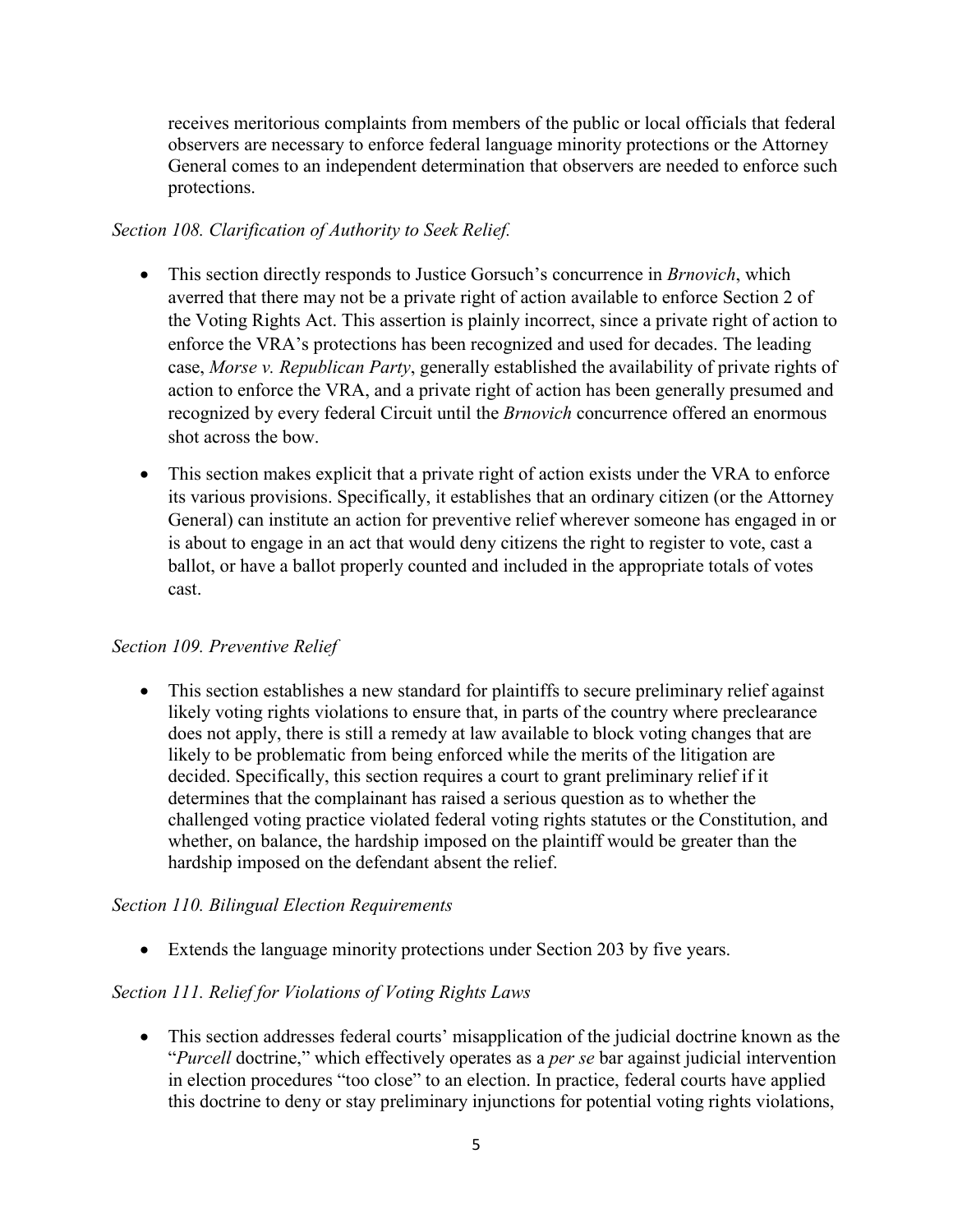even when a litigant has met their burden of demonstrating a likelihood of success on the merits.

- This section would address the over-application of the *Purcell* doctrine by establishing that proximity to an election alone is not a sufficient reason to deny relief without clear and convincing evidence that the ordered relief would harm the public interest or impose serious burdens on elections officials. Establishing this clear standard ensures that voting rights claims get a full hearing, and also honors the original intent of *Purcell* by leaving room to block requested election-rule changes because of valid concerns about voter confusion or unreasonable burdens on elections officials caused by the proximity to an election.
- To further ensure appropriate application of the *Purcell* doctrine, this section establishes a "safe harbor" period where, if relief is sought within 30 days of the voting change being adopted, or more than 45 days before an election, a legal challenge will be presumed *not* to constitute a harm to the public interest or a burden on election administrators. This gives guidance and clarity to litigants as to how close to an election you can be before a potential *Purcell* problem is triggered (i.e. within 45 days of an action), but also allows for challenges to late-breaking election rule changes, so long as plaintiffs move quickly (i.e. within 30 days of the voting change). This two-pronged approach is necessary and reasonable to discourage last minute changes to election rules and practices, as well as last minute frivolous litigation.
- Finally, this section addresses the Supreme Court's "shadow docket" that involve voting rights claims, by requiring courts to issue a written explaining their reasoning in granting, denying, staying, or vacating a grant of equitable relief for voting rights claims.

### *Section 112. Protection of Tabulated Votes*

• This new section would amend sections 11 and 12 of the VRA to expand the list of prohibited acts under the VRA. Specifically, in order to protect certification of aggregate tabulations and certification of elected candidates in the same way as existing protections for casting, counting, and tabulating individual voters' ballots, it newly prohibits any person acting under color of law from (1) willfully failing or refusing to tabulate, count, and report votes; or (2) willfully failing or refusing to certify the aggregate tabulations of votes or certify the election of candidates receiving sufficient votes to be elected to office. It would also amend section 12 of the Voting Rights Act to align existing prohibitions against destroying, defacing, or altering ballots or voting records with temporal requirements for record retention under 52 USC 20701. These provisions are a new addition and not contained within the House bill.

### *Section 113. Enforcement of Voting Rights by Attorney General*

• This section would empower the Attorney General or their designee to require a person to produce information and documentation if they have reason to believe that such person may be in possession, custody, or control of documents relevant to an investigation under the VRA or other federal voting rights statutes.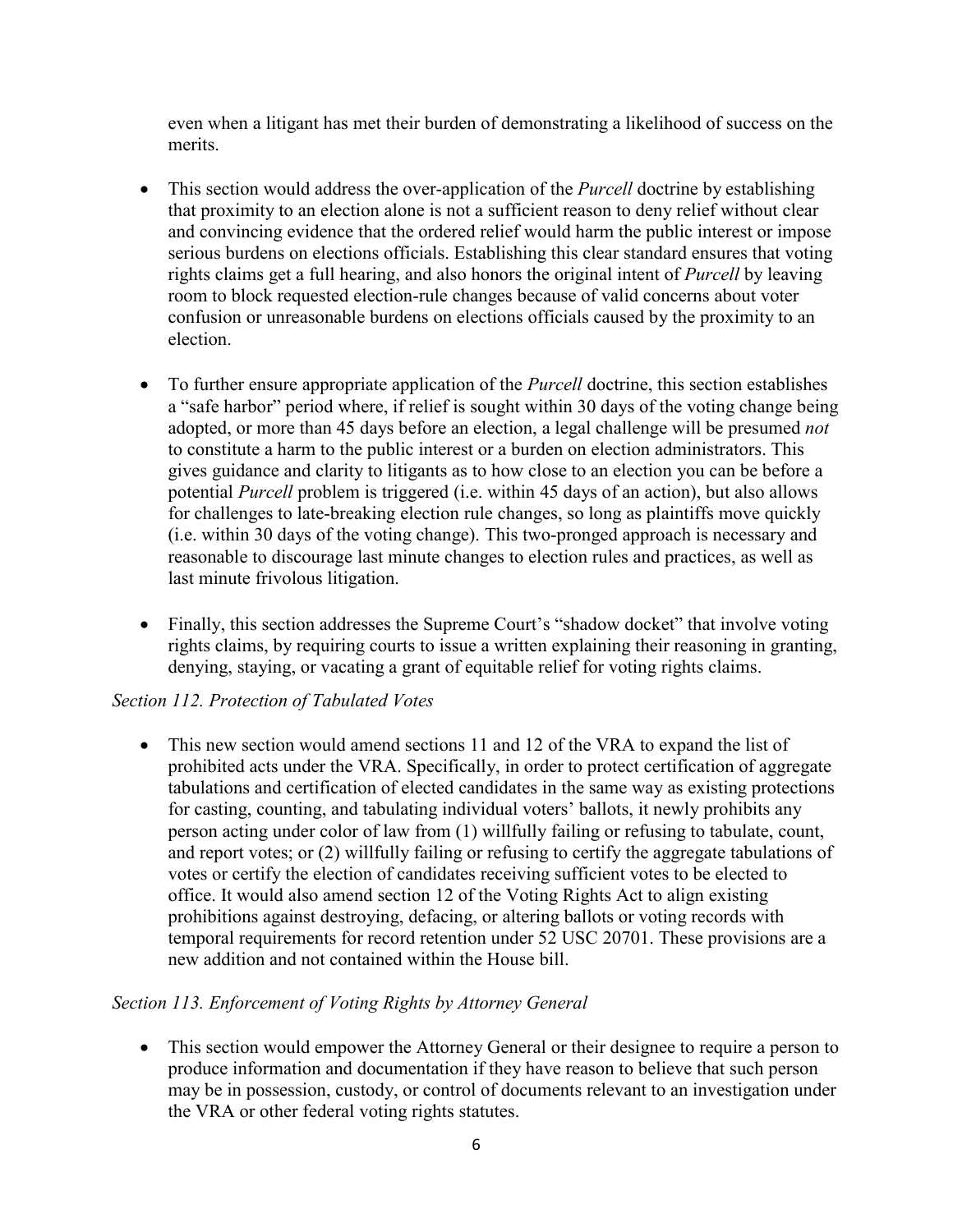### *Section 114. Definitions*

• This section clarifies several definitions related to the Native American voting population under the VRA.

### *Section 115. Attorneys' Fees*

• This section clarifies the definition of "prevailing party" under the VRA.

### *Section 116. Other Technical and Conforming Amendments*

• This section provides a series of non-substantive technical and conforming amendments.

### *Section 117. Severability*

• Section 16 adds a robust severability clause to the bill, providing that if any part of the VRAA or any amendments made by the Act, or any application of any part of the Act or amendments made by the Act, is held to be unconstitutional or is otherwise enjoined or unenforceable, the rest of the VRAA, and the remainder of the Act and any amendments made by this Act, and the application of the provisions and amendment to any person or circumstance, and any remaining provisions of the VRA, shall not be affected by the holding.

### *Section 118. Grants to Assist with Notice Requirements under the Voting Rights Act of 1965*

• This section requires the Attorney General to make grants each fiscal year to small jurisdictions that submit applications for financial assistance to comply with the VRA's notice requirements, and defines small jurisdictions to be political subdivisions with a population of 10,000 or less.

## **TITLE II – Election Worker and Polling Place Protection (Sections 201-202)**

- This title incorporates the *Election Worker and Polling Place Protection* Act, which expands and clarifies protections for election workers, polling places, and other election infrastructure against threats, harassment, and violence.
- Specifically, this provision amends 18 U.S.C. § 245 to: (1) expand and clarify protections for election workers to include other persons involved in the administration of elections, like volunteer election workers, those involved in the supply and maintenance of election equipment, and family members of election officials; (2) broaden the scope of threats currently prohibited by law to include threats of harm not only to persons but also their property, and (3) prohibit intentionally damaging polling places, tabulation centers, or other places being used as election infrastructure.
- Damage or threats to property in violation of the statute are punishable by a fine, up to one year imprisonment, or both. More serious injury against persons, such as death,